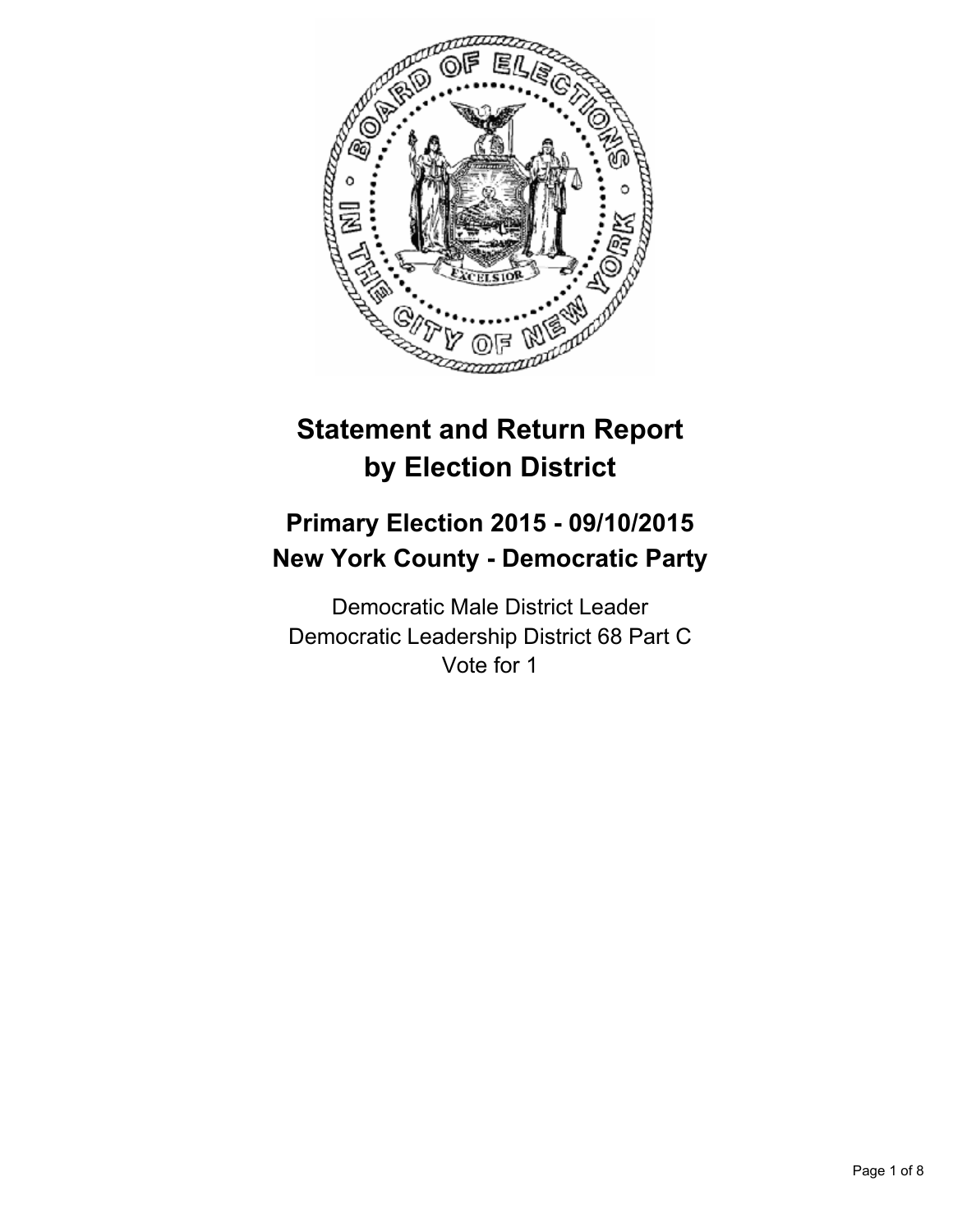

| PUBLIC COUNTER                                           | 5            |
|----------------------------------------------------------|--------------|
| ABSENTEE/MILITARY                                        | $\mathbf{0}$ |
| AFFIDAVIT                                                | 0            |
| Total Ballots                                            | 5            |
| Less - Inapplicable Federal/Special Presidential Ballots | 0            |
| <b>Total Applicable Ballots</b>                          | 5            |
| KELMY RODRIQUEZ                                          |              |
| JOHN RUIZ                                                | 4            |
| Total Votes                                              | 5            |

#### **008/68**

| Total Votes                                              | 10              |
|----------------------------------------------------------|-----------------|
| JOHN RUIZ                                                | 5               |
| KELMY RODRIQUEZ                                          | 5               |
| <b>Total Applicable Ballots</b>                          | 10 <sup>°</sup> |
| Less - Inapplicable Federal/Special Presidential Ballots | $\mathbf{0}$    |
| <b>Total Ballots</b>                                     | 10              |
| AFFIDAVIT                                                | 0               |
| ABSENTEE/MILITARY                                        | $\mathbf{0}$    |
| PUBLIC COUNTER                                           | 10              |
|                                                          |                 |

#### **009/68**

| PUBLIC COUNTER                                           | 4            |
|----------------------------------------------------------|--------------|
| ABSENTEE/MILITARY                                        | $\mathbf{0}$ |
| AFFIDAVIT                                                | $\Omega$     |
| <b>Total Ballots</b>                                     | 4            |
| Less - Inapplicable Federal/Special Presidential Ballots | 0            |
| <b>Total Applicable Ballots</b>                          | 4            |
| KELMY RODRIQUEZ                                          |              |
| JOHN RUIZ                                                | 3            |
| Total Votes                                              | 4            |
|                                                          |              |

| PUBLIC COUNTER                                           | 2 |
|----------------------------------------------------------|---|
| ABSENTEE/MILITARY                                        | 0 |
| AFFIDAVIT                                                | 0 |
| <b>Total Ballots</b>                                     | 2 |
| Less - Inapplicable Federal/Special Presidential Ballots | 0 |
| <b>Total Applicable Ballots</b>                          | 2 |
| <b>KELMY RODRIQUEZ</b>                                   |   |
| <b>JOHN RUIZ</b>                                         |   |
| <b>Total Votes</b>                                       | 2 |
|                                                          |   |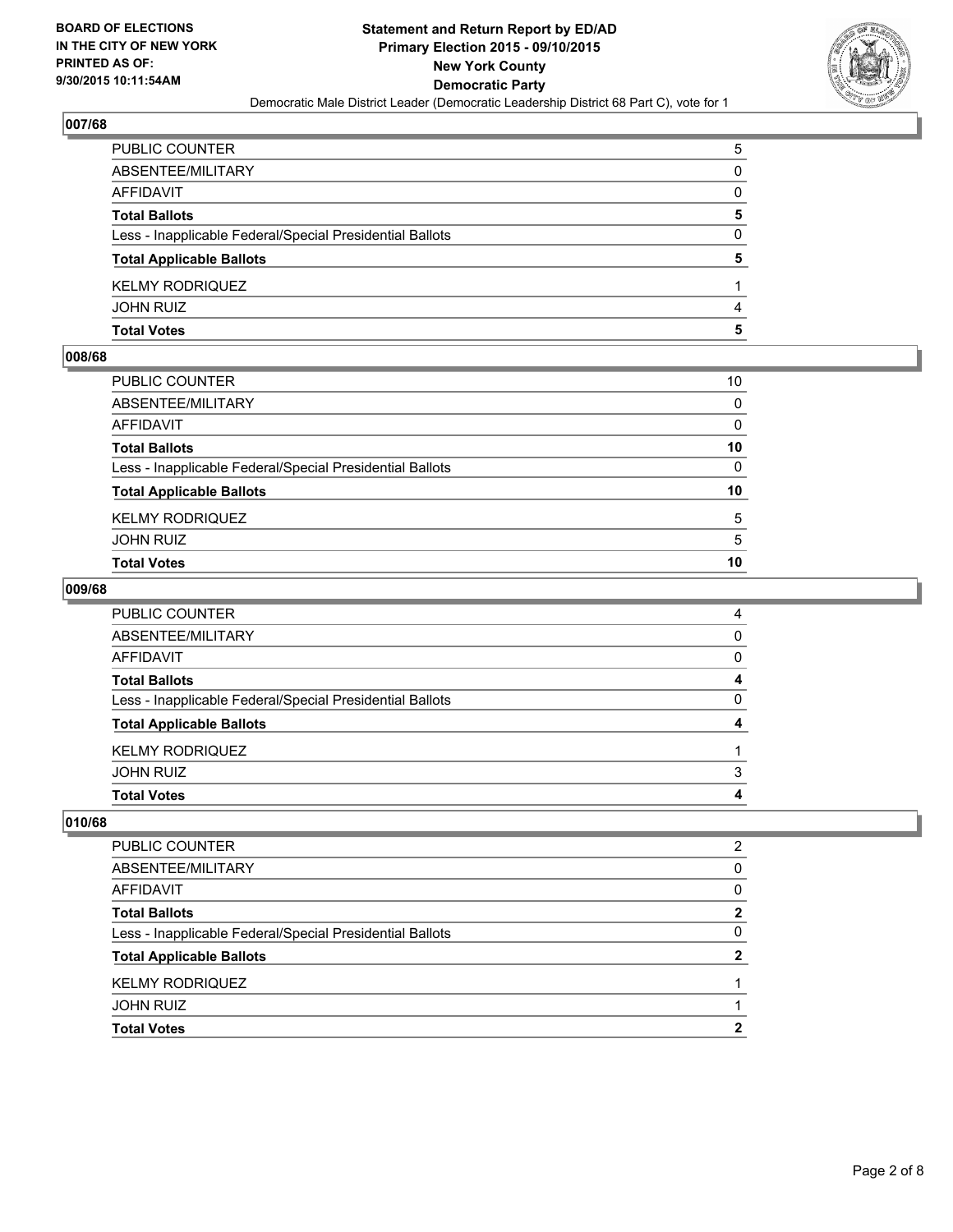

| PUBLIC COUNTER                                           | 9  |
|----------------------------------------------------------|----|
| ABSENTEE/MILITARY                                        | 4  |
| AFFIDAVIT                                                | 0  |
| Total Ballots                                            | 13 |
| Less - Inapplicable Federal/Special Presidential Ballots | 0  |
| <b>Total Applicable Ballots</b>                          | 13 |
| KELMY RODRIQUEZ                                          | 3  |
| JOHN RUIZ                                                | 9  |
| <b>Total Votes</b>                                       | 12 |
| Unrecorded                                               |    |

## **012/68**

| PUBLIC COUNTER                                           | 3 |
|----------------------------------------------------------|---|
| ABSENTEE/MILITARY                                        |   |
| AFFIDAVIT                                                | 0 |
| Total Ballots                                            | 4 |
| Less - Inapplicable Federal/Special Presidential Ballots | 0 |
| <b>Total Applicable Ballots</b>                          | 4 |
| KELMY RODRIQUEZ                                          | 2 |
| JOHN RUIZ                                                | 2 |
| <b>Total Votes</b>                                       |   |
|                                                          |   |

## **013/68**

| <b>Total Votes</b>                                       | 5        |
|----------------------------------------------------------|----------|
| <b>JOHN RUIZ</b>                                         | 5        |
| <b>KELMY RODRIQUEZ</b>                                   | 0        |
| <b>Total Applicable Ballots</b>                          | 5        |
| Less - Inapplicable Federal/Special Presidential Ballots | 0        |
| <b>Total Ballots</b>                                     | 5        |
| AFFIDAVIT                                                | $\Omega$ |
| ABSENTEE/MILITARY                                        | $\Omega$ |
| PUBLIC COUNTER                                           | 5        |

| <b>PUBLIC COUNTER</b>                                    | 3 |
|----------------------------------------------------------|---|
| ABSENTEE/MILITARY                                        |   |
| AFFIDAVIT                                                | 0 |
| <b>Total Ballots</b>                                     | 4 |
| Less - Inapplicable Federal/Special Presidential Ballots | 0 |
|                                                          |   |
| <b>Total Applicable Ballots</b>                          |   |
| <b>KELMY RODRIQUEZ</b>                                   |   |
| <b>JOHN RUIZ</b>                                         | 2 |
| <b>Total Votes</b>                                       |   |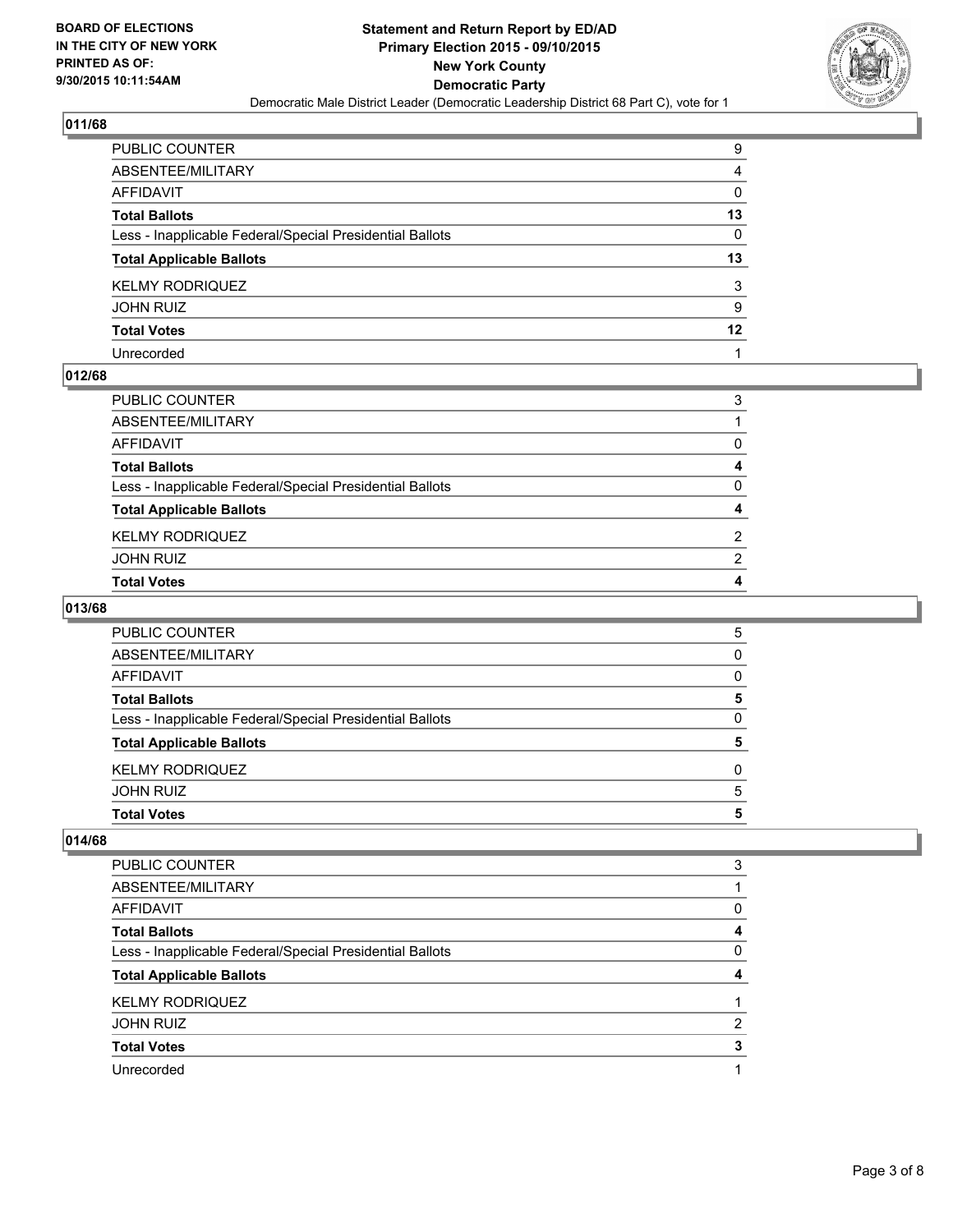

| PUBLIC COUNTER                                           | 16 |
|----------------------------------------------------------|----|
| ABSENTEE/MILITARY                                        |    |
| AFFIDAVIT                                                | 0  |
| Total Ballots                                            | 17 |
| Less - Inapplicable Federal/Special Presidential Ballots | 0  |
| <b>Total Applicable Ballots</b>                          | 17 |
| KELMY RODRIQUEZ                                          | 5  |
| JOHN RUIZ                                                | 11 |
| <b>Total Votes</b>                                       | 16 |
| Unrecorded                                               |    |

## **023/68**

| PUBLIC COUNTER                                           | 21 |
|----------------------------------------------------------|----|
| ABSENTEE/MILITARY                                        | 5  |
| AFFIDAVIT                                                |    |
| Total Ballots                                            | 27 |
| Less - Inapplicable Federal/Special Presidential Ballots | 0  |
| <b>Total Applicable Ballots</b>                          | 27 |
| KELMY RODRIQUEZ                                          | 9  |
| JOHN RUIZ                                                | 17 |
| RAFAEL L. HERNANDEZ (WRITE-IN)                           |    |
| Total Votes                                              | 27 |

#### **024/68**

| <b>PUBLIC COUNTER</b>                                    | 12 |
|----------------------------------------------------------|----|
| ABSENTEE/MILITARY                                        | 0  |
| <b>AFFIDAVIT</b>                                         | 0  |
| <b>Total Ballots</b>                                     | 12 |
| Less - Inapplicable Federal/Special Presidential Ballots | 0  |
| <b>Total Applicable Ballots</b>                          | 12 |
| <b>KELMY RODRIQUEZ</b>                                   | 3  |
| <b>JOHN RUIZ</b>                                         | 9  |
| <b>Total Votes</b>                                       | 12 |

| <b>PUBLIC COUNTER</b>                                    | 33 |
|----------------------------------------------------------|----|
| ABSENTEE/MILITARY                                        |    |
| AFFIDAVIT                                                | 0  |
| <b>Total Ballots</b>                                     | 34 |
| Less - Inapplicable Federal/Special Presidential Ballots | 0  |
| <b>Total Applicable Ballots</b>                          | 34 |
| <b>KELMY RODRIQUEZ</b>                                   | 8  |
| <b>JOHN RUIZ</b>                                         | 25 |
| <b>Total Votes</b>                                       | 33 |
|                                                          |    |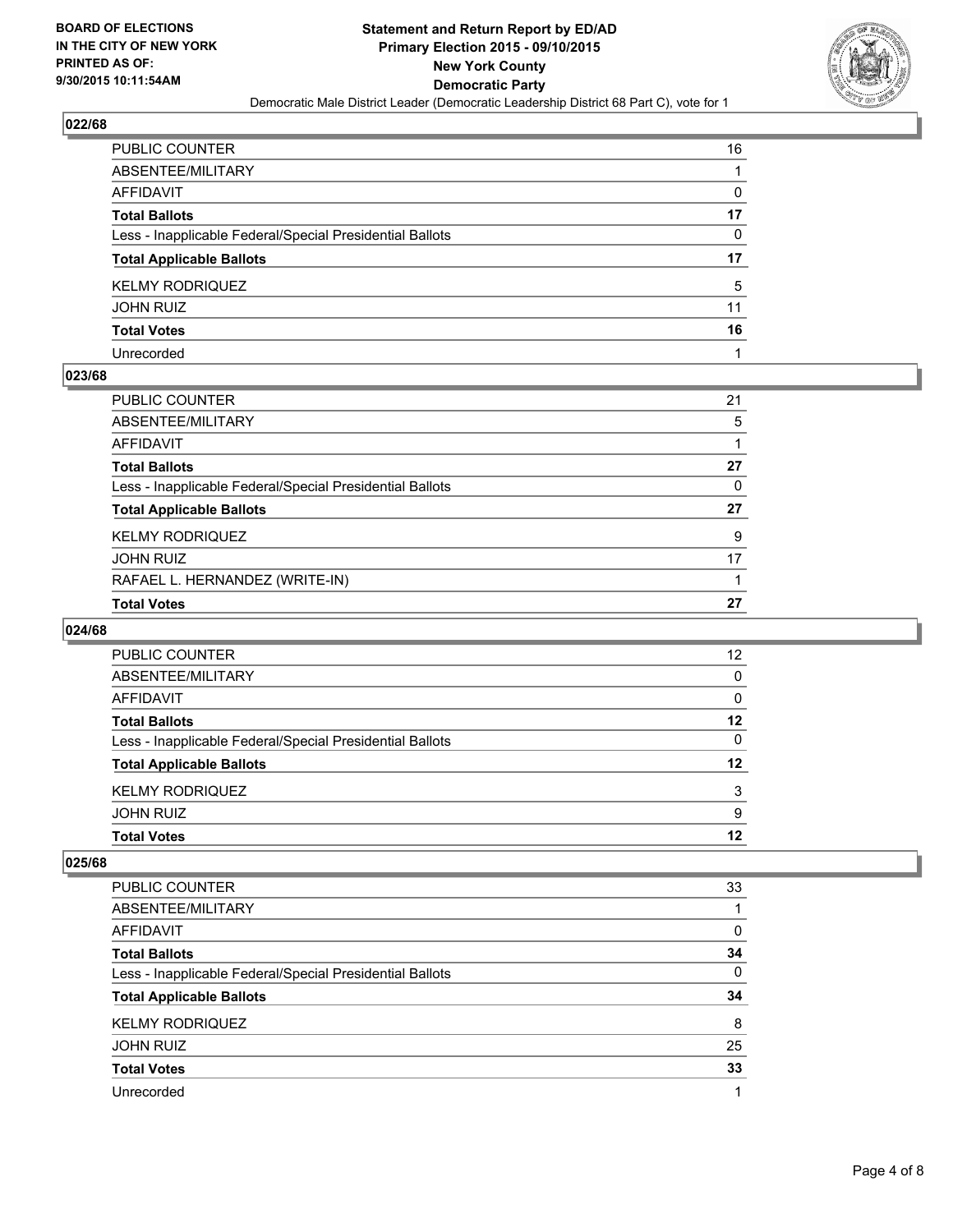

| PUBLIC COUNTER                                           | 28 |
|----------------------------------------------------------|----|
| ABSENTEE/MILITARY                                        |    |
| AFFIDAVIT                                                | 0  |
| <b>Total Ballots</b>                                     | 29 |
| Less - Inapplicable Federal/Special Presidential Ballots | 0  |
| <b>Total Applicable Ballots</b>                          | 29 |
| KELMY RODRIQUEZ                                          | 3  |
| JOHN RUIZ                                                | 24 |
| MELISSA MARK VIVERITO (WRITE-IN)                         |    |
| MELISSA VIVERITO (WRITE-IN)                              |    |
| <b>Total Votes</b>                                       | 29 |

#### **027/68**

| PUBLIC COUNTER                                           | 26             |
|----------------------------------------------------------|----------------|
| ABSENTEE/MILITARY                                        | 6              |
| <b>AFFIDAVIT</b>                                         |                |
| <b>Total Ballots</b>                                     | 33             |
| Less - Inapplicable Federal/Special Presidential Ballots | 0              |
| <b>Total Applicable Ballots</b>                          | 33             |
| <b>KELMY RODRIQUEZ</b>                                   | 14             |
| <b>JOHN RUIZ</b>                                         | 15             |
| MELISSA MARK VIVERITO (WRITE-IN)                         | $\overline{2}$ |
| MELISSA VINEN (WRITE-IN)                                 |                |
| <b>Total Votes</b>                                       | 32             |
| Unrecorded                                               |                |

#### **028/68**

| PUBLIC COUNTER                                           | 17 |
|----------------------------------------------------------|----|
| ABSENTEE/MILITARY                                        |    |
| AFFIDAVIT                                                | 0  |
| <b>Total Ballots</b>                                     | 18 |
| Less - Inapplicable Federal/Special Presidential Ballots | 0  |
| <b>Total Applicable Ballots</b>                          | 18 |
| <b>KELMY RODRIQUEZ</b>                                   | 5  |
| <b>JOHN RUIZ</b>                                         | 13 |
| <b>Total Votes</b>                                       | 18 |

| PUBLIC COUNTER                                           | 18       |
|----------------------------------------------------------|----------|
| ABSENTEE/MILITARY                                        | 0        |
| AFFIDAVIT                                                | $\Omega$ |
| <b>Total Ballots</b>                                     | 18       |
| Less - Inapplicable Federal/Special Presidential Ballots | $\Omega$ |
| <b>Total Applicable Ballots</b>                          | 18       |
| <b>KELMY RODRIQUEZ</b>                                   | 4        |
| <b>JOHN RUIZ</b>                                         | 14       |
| <b>Total Votes</b>                                       | 18       |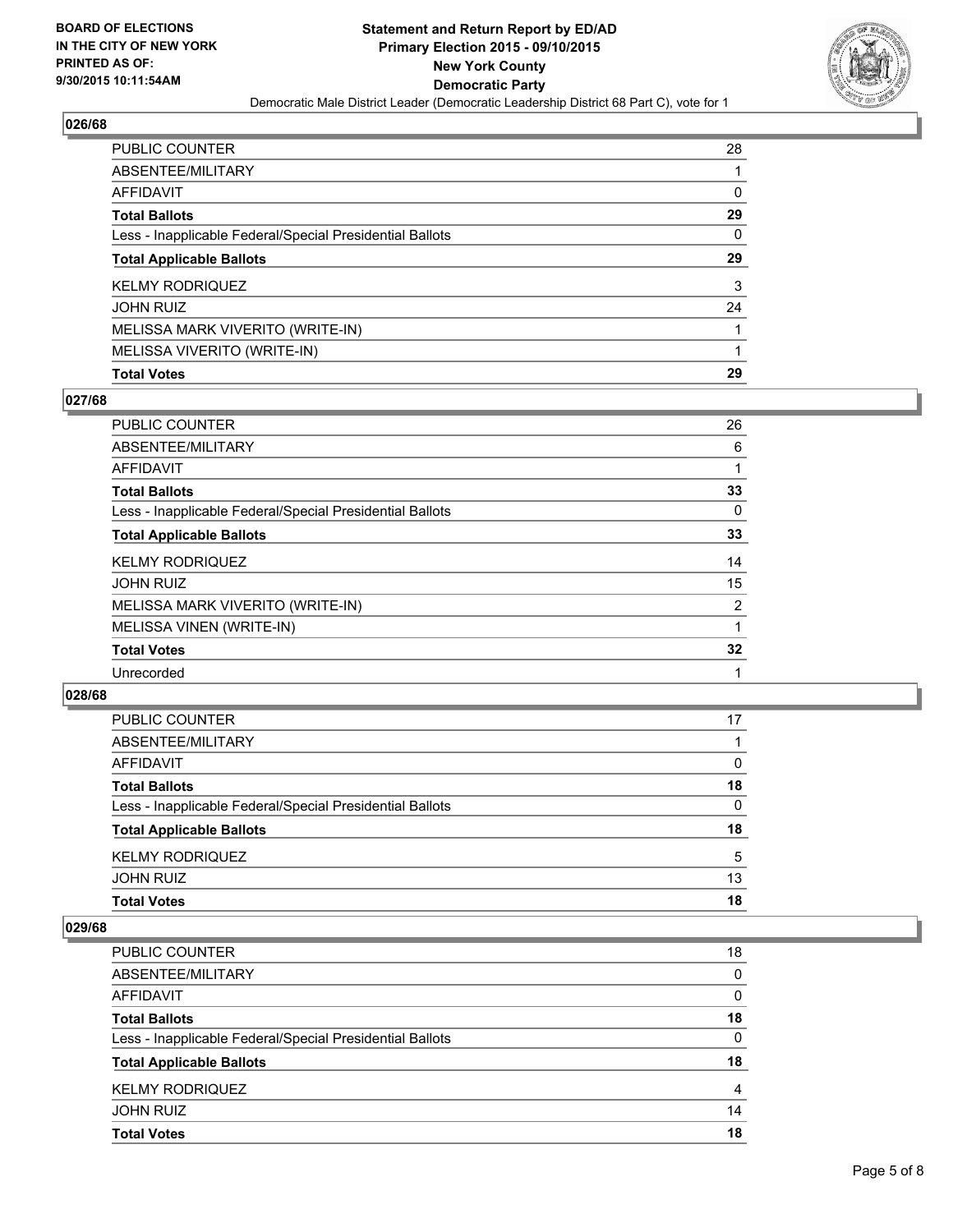

| PUBLIC COUNTER                                           | 23           |
|----------------------------------------------------------|--------------|
| ABSENTEE/MILITARY                                        | 2            |
| AFFIDAVIT                                                | 0            |
| Total Ballots                                            | 25           |
| Less - Inapplicable Federal/Special Presidential Ballots | $\mathbf{0}$ |
| <b>Total Applicable Ballots</b>                          | 25           |
| KELMY RODRIQUEZ                                          | 13           |
| JOHN RUIZ                                                | 11           |
| <b>Total Votes</b>                                       | 24           |
| Unrecorded                                               |              |

#### **031/68**

| PUBLIC COUNTER                                           | 55           |
|----------------------------------------------------------|--------------|
| ABSENTEE/MILITARY                                        | 3            |
| <b>AFFIDAVIT</b>                                         | $\mathbf{0}$ |
| <b>Total Ballots</b>                                     | 58           |
| Less - Inapplicable Federal/Special Presidential Ballots | 0            |
| <b>Total Applicable Ballots</b>                          | 58           |
| <b>KELMY RODRIQUEZ</b>                                   | 15           |
| <b>JOHN RUIZ</b>                                         | 35           |
| FLORENCE RICE (WRITE-IN)                                 |              |
| TIFFANY WILLIAMS (WRITE-IN)                              | 1            |
| WILLIAM P. SMITH (WRITE-IN)                              | 3            |
| <b>Total Votes</b>                                       | 55           |
| Unrecorded                                               | 3            |
|                                                          |              |

| <b>Total Votes</b>                                       | 17       |
|----------------------------------------------------------|----------|
| GINA SMITH (WRITE-IN)                                    |          |
| <b>JOHN RUIZ</b>                                         | 9        |
| <b>KELMY RODRIQUEZ</b>                                   | 7        |
| <b>Total Applicable Ballots</b>                          | 17       |
| Less - Inapplicable Federal/Special Presidential Ballots | 0        |
| <b>Total Ballots</b>                                     | 17       |
| <b>AFFIDAVIT</b>                                         |          |
| ABSENTEE/MILITARY                                        | $\Omega$ |
| PUBLIC COUNTER                                           | 16       |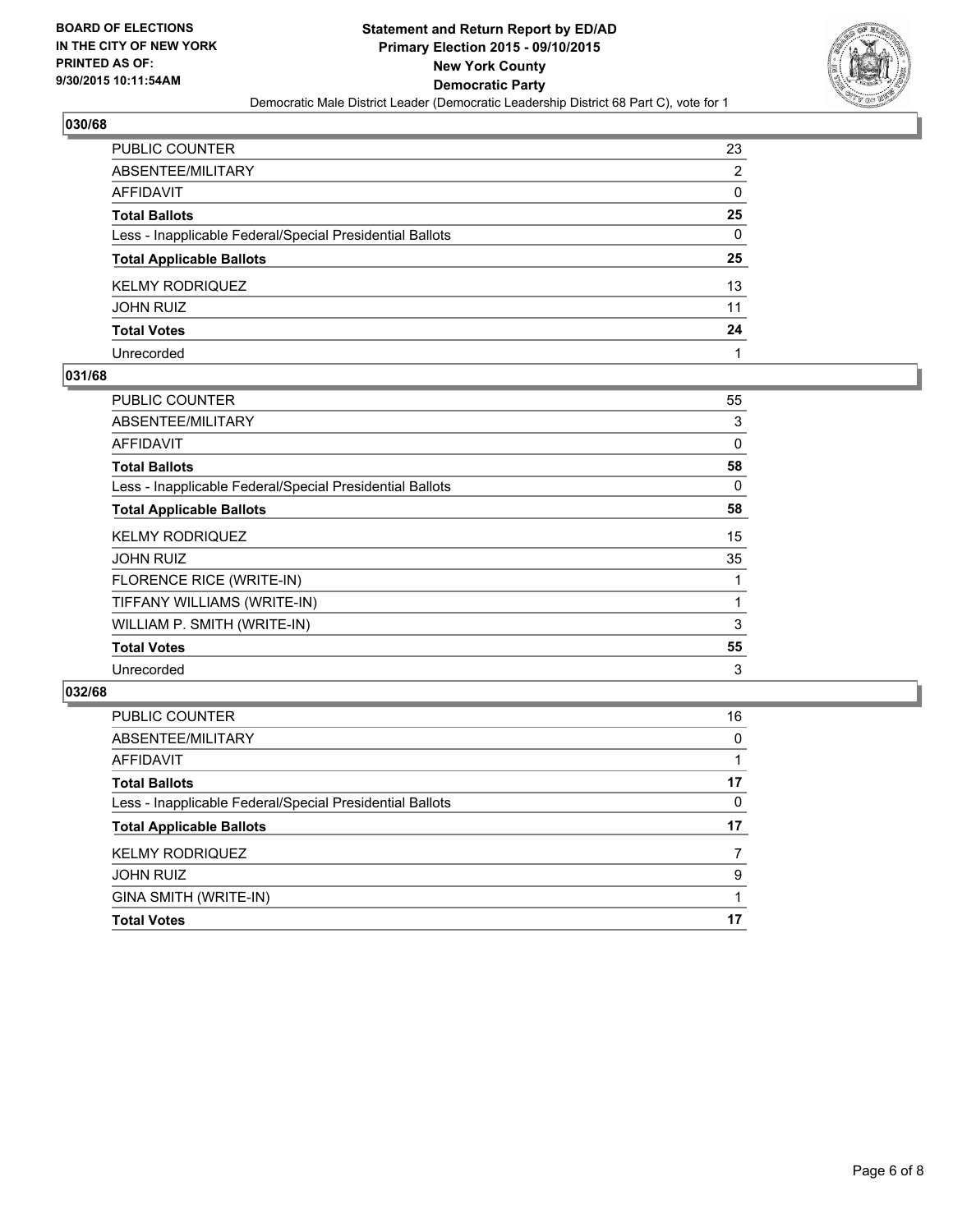

| PUBLIC COUNTER                                           | 29 |
|----------------------------------------------------------|----|
| ABSENTEE/MILITARY                                        |    |
| AFFIDAVIT                                                | 0  |
| Total Ballots                                            | 30 |
| Less - Inapplicable Federal/Special Presidential Ballots | 0  |
| <b>Total Applicable Ballots</b>                          | 30 |
| KELMY RODRIQUEZ                                          | 13 |
| JOHN RUIZ                                                | 16 |
| <b>Total Votes</b>                                       | 29 |
| Unrecorded                                               |    |

#### **063/68**

| PUBLIC COUNTER                                           | 27             |
|----------------------------------------------------------|----------------|
| ABSENTEE/MILITARY                                        | $\overline{2}$ |
| AFFIDAVIT                                                | 0              |
| Total Ballots                                            | 29             |
| Less - Inapplicable Federal/Special Presidential Ballots | 0              |
| <b>Total Applicable Ballots</b>                          | 29             |
| KELMY RODRIQUEZ                                          | 8              |
| JOHN RUIZ                                                | 21             |
| <b>Total Votes</b>                                       | 29             |
|                                                          |                |

| <b>PUBLIC COUNTER</b>                                    | 28             |
|----------------------------------------------------------|----------------|
| ABSENTEE/MILITARY                                        | 0              |
| <b>AFFIDAVIT</b>                                         | 0              |
| <b>Total Ballots</b>                                     | 28             |
| Less - Inapplicable Federal/Special Presidential Ballots | 0              |
| <b>Total Applicable Ballots</b>                          | 28             |
| <b>KELMY RODRIQUEZ</b>                                   | 10             |
| <b>JOHN RUIZ</b>                                         | 16             |
| <b>Total Votes</b>                                       | 26             |
| Unrecorded                                               | $\overline{2}$ |